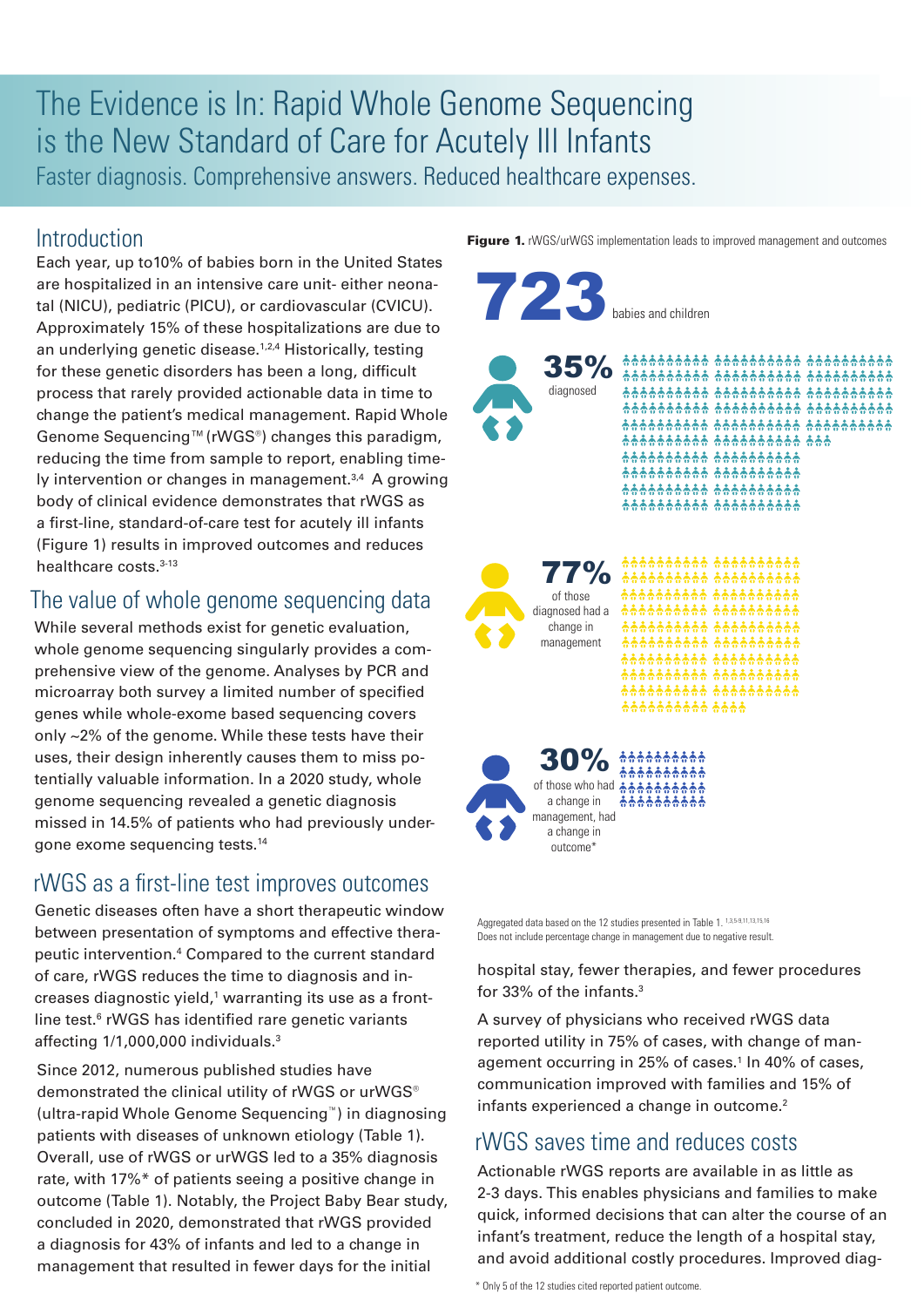nostic rates and increased clinical utility afforded by rWGS are associated with reduced overall healthcare costs that exceed the cost of testing (Figures 2 and 3). Based on the US annual estimated births resulting in NICU admissions due to a genetic disease, sequencing all projected 60,000 infants born annually would result in an annual savings of more than ~\$0.8 billon.† Currently, Blue Shield of California, Florida Blue, Blue Cross Blue Shield Hawaii, Blue Cross of Idaho, Priority Health in Michigan and Horizon Blue New Jersey deem rWGS a medical necessity for the most critically ill infants and children.17-22 Additional pathways to reimbursement through some state and other private insurers are available as well.<sup>22,23</sup>

#### Table 1. Use of rWGS and urWGS to diagnose genetic disorders

| Study<br>Name                                                                             | Sequencing<br>Type | <b>NICU/PICU</b><br>enrollment criteria                                               | Study<br>size | Rate of<br>diagnosis | Rate of<br>mgmt | Rate in<br>change in change of<br>outcome |
|-------------------------------------------------------------------------------------------|--------------------|---------------------------------------------------------------------------------------|---------------|----------------------|-----------------|-------------------------------------------|
| Willig,<br>Children's<br>Mercy<br>Kansas City                                             | rWGS               | <4 mo of age;<br>suspected actionable<br>genetic disease <sup>13</sup>                | 35            | 57%                  | 31%             | 29%                                       |
| Petrikin.<br><b>RCIGM</b>                                                                 | rWGS               | <4 mo of age;<br>suspected genetic<br>disease <sup>6</sup>                            | 32            | 41%                  | 31%             | N/D                                       |
| Farnaes,<br>RCIGM                                                                         | rWGS               | Infants; suspected<br>genetic disease <sup>15</sup>                                   | 42            | 43%                  | 31%             | 26%                                       |
| Mestek, UCL<br><b>Great Ormond</b><br>Street Institute of<br>Child Health<br>(GOSgene UK) | rWGS               | Children; PICU and<br>cardiovascular<br><b>ICU<sup>9</sup></b>                        | 24            | 42%                  | 13%             | N/D                                       |
| Sanford.<br>rWGS<br>UCSD, RCIGM                                                           |                    | 4 mo- to 18 yr;<br>PICU; suspected<br>genetic disease <sup>8</sup>                    | 38            | 48%                  | 39%             | 8%                                        |
| French.<br>School of Clinical<br>Medicine,<br>University of<br>Cambridge                  | rWGS               | Suspected<br>aenetic<br>disease <sup>7</sup>                                          | 195           | 21%                  | 13%             | N/D                                       |
| Dimmock.<br>RCIGM                                                                         | rWGS               | Infants; disease of<br>unknown etiology;<br>within 96 hr of<br>admission <sup>1</sup> | 94            | 19%                  | 24%             | 10%                                       |
| Project Baby<br>Bear, RCIGM                                                               | rWGS               | Medical infants;<br>$<$ 1 wk admission $3$                                            | 178           | 43%                  | 31%             | N/D                                       |
| PBM, Nicklaus<br>Children's<br>Hospital                                                   | rWGS.<br>urWGS     | Inpatient children<br><18 yr, 90% in<br>ICUs, primarily PICU <sup>16</sup>            | 50            | 40%                  | 38%             | N/D                                       |
| Saunders,<br>Children's Mercy, urWGS<br>Kansas City                                       |                    | NICU infants;<br>suspected genetic<br>disease <sup>11</sup>                           | 4             | 75%                  | N/D             | N/D                                       |
| Clark,<br>RCIGM                                                                           | urWGS              | Infants; suspected<br>genetic disease <sup>5</sup>                                    | 7             | 43%                  | 43%             | N/D                                       |
| Dimmock.<br><b>RCIGM</b>                                                                  | urWGS              | Infants; disease of<br>unknown etiology:<br>within 96 hr of<br>admission <sup>1</sup> | 24            | 46%                  | 63%             | 25%                                       |
| <b>WEIGHTED AVERAGE.</b><br>rWGS + urWGS                                                  |                    |                                                                                       | 723           | 35%                  | 27%             | 17%                                       |

Figure 2. Healthcare savings achieved using rWGS

| \$2.5M<br>in healthcare<br>savings | • 513 fewer hospital days<br>• 11 fewer major surgeries<br>• 16 fewer invasive diagnostic tests<br>• Reduction in suffering and unnecessary<br>surgeries and tests |
|------------------------------------|--------------------------------------------------------------------------------------------------------------------------------------------------------------------|
|------------------------------------|--------------------------------------------------------------------------------------------------------------------------------------------------------------------|

Combined savings based on care of 29 children across the 5 hospitals that participated in Project Baby Bear.<sup>3</sup>

Figure 3. Reduced time to diagnosis by rWGS leads to increased cost savings.



 $> $700K$  Amount saved employing a 3-day TAT test compared to a 14-day TAT test

Employing a rWGS test with a 3-day turnaround time (TAT) has the potential to reduce the length of hospital stays and minimize additional procedures, saving on total healthcare costs.<sup>3</sup>

### Physicians and families value rWGS

In a 2020 survey, 77% of clinicians and 97% of families felt rWGS was beneficial,<sup>1</sup> despite a diagnostic rate of 23%, demonstrating that even a negative genome result provides useful clinical information (Figure 4).2 Families reported that given another opportunity, they would make the same decision and move forward with genome sequencing for their child.<sup>2</sup>

Figure 4. Support for the use of rWGS



### Partner with RCIGM for rWGS

Rady Childrens Institute for Genomic Medicine® (RCIGM) pioneered the clinical use of rWGS and urWGS for babies and children in the NICU and PICU. RCIGM is committed to advancing Rapid Precision Medicine to be the standard of care in all cases.

Physicians that partner with RCIGM for rWGS have access to:

- Fast turnaround times with preliminary results in as little as 2-3 days
- Comprehensive, actionable reports
- Expert genetic support, training and access to Genetic Counselors and MD's

Rady genomic medicine specialists consult directly with ordering physisicans to provide case-specific insights that enable personalized patient care.